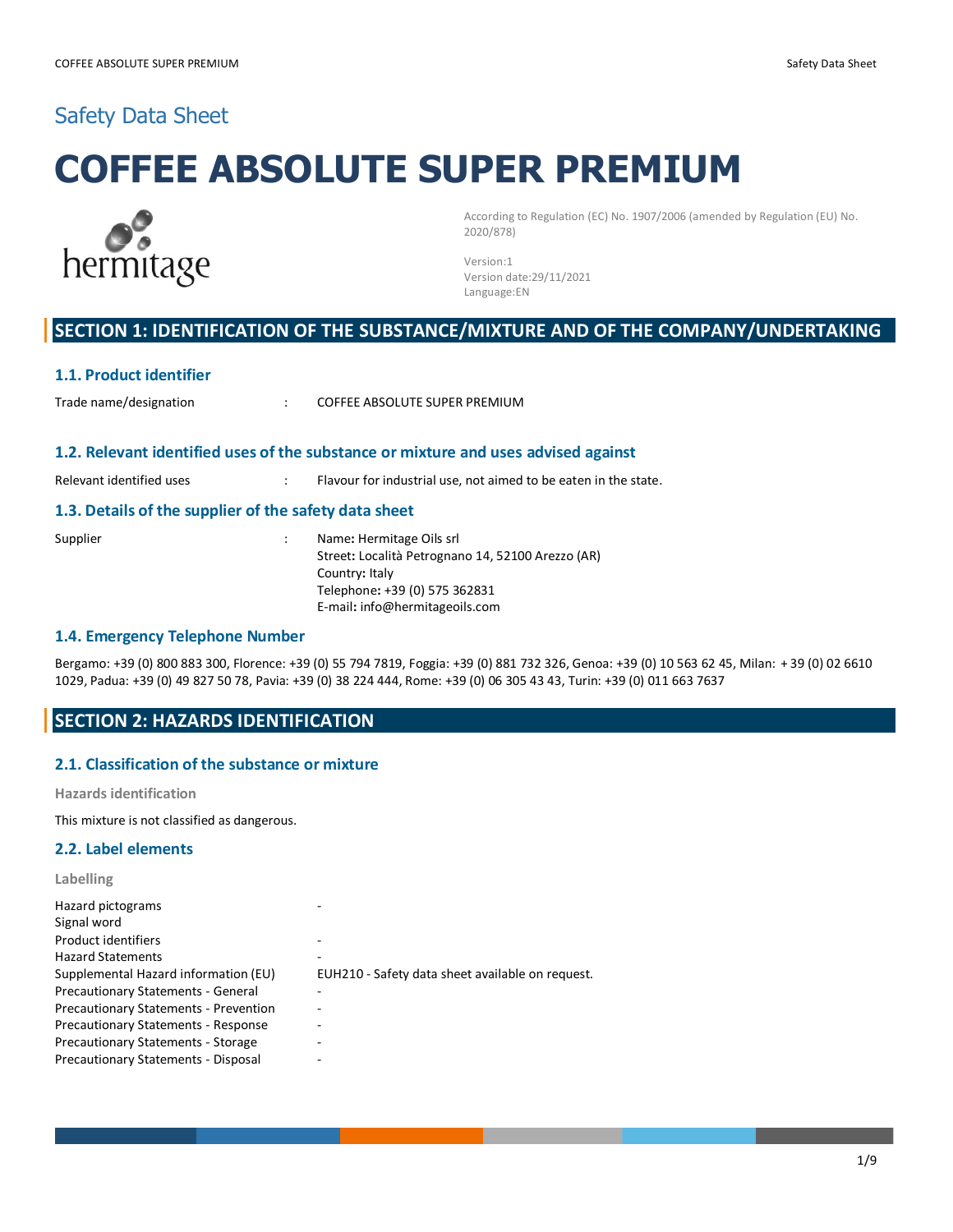# **2.3. Other hazards**

Not available

# **SECTION 3: COMPOSITION/INFORMATION ON INGREDIENTS**

#### **3.1. Substances**

**Description**

Name: Coffee absolute CAS : 84650-00-0 EINECS : 283-481-1 Concentration: 100 %

The substance does not contain any substances classified as Substance of Very High Concern (SVHC) by the European CHemicals Agency (ECHA) under article 57 of REACH: http://echa.europa.eu/fr/candidate-list-table.

| Substance           | $C(\%)$       | <b>Classification</b>      | <b>Specific concentration</b><br><b>limits</b> | <b>Note</b> |
|---------------------|---------------|----------------------------|------------------------------------------------|-------------|
| caffeine            | $1.0\% < C <$ | H302: Harmful if swallowed | -                                              |             |
| CAS N°:58-08-2      | 10.0%         |                            |                                                |             |
| EC N°:200-362-1     |               |                            |                                                |             |
| IDX N°:613-086-00-5 |               |                            |                                                |             |

#### **3.3. Remark**

Text phrases and H- EUH-: see section 16. Natural product.

# **SECTION 4: FIRST AID MEASURES**

#### **4.1. Description of first aid measures**

| General information                |   | When in doubt or if symptoms are observed, get medical advice.     |
|------------------------------------|---|--------------------------------------------------------------------|
| Following inhalation               |   | No special measures are necessary.<br>Provide fresh air.           |
|                                    |   |                                                                    |
| Following skin contact             |   | Wash with soap and water.                                          |
| Following eye contact              |   | In case of eye irritation consult an ophthalmologist.              |
|                                    |   | Rinse immediately carefully and thoroughly with eye-bath or water. |
| Following ingestion                |   | IF SWALLOWED: Rinse mouth.                                         |
|                                    |   | Do NOT induce vomiting.                                            |
| Self-protection of the first aider | ÷ | No special measures are necessary.                                 |
|                                    |   |                                                                    |

#### **4.2. Most important symptoms and effects, both acute and delayed**

The most important known symptoms and effects are described in the labelling (see section 2.2) and/or in section 11.

#### **4.3. Indication of any immediate medical attention and special treatment needed**

Notes for the doctor  $\cdot$  Treat symptomatically.

# **SECTION 5: FIREFIGHTING MEASURES**

# **5.1. Extinguishing media**

| Suitable extinguishing media   | Use |
|--------------------------------|-----|
| Unsuitable extinguishing media | Wat |

fire extinguishing methods suitable to surrounding conditions. ter with full jet.

2/9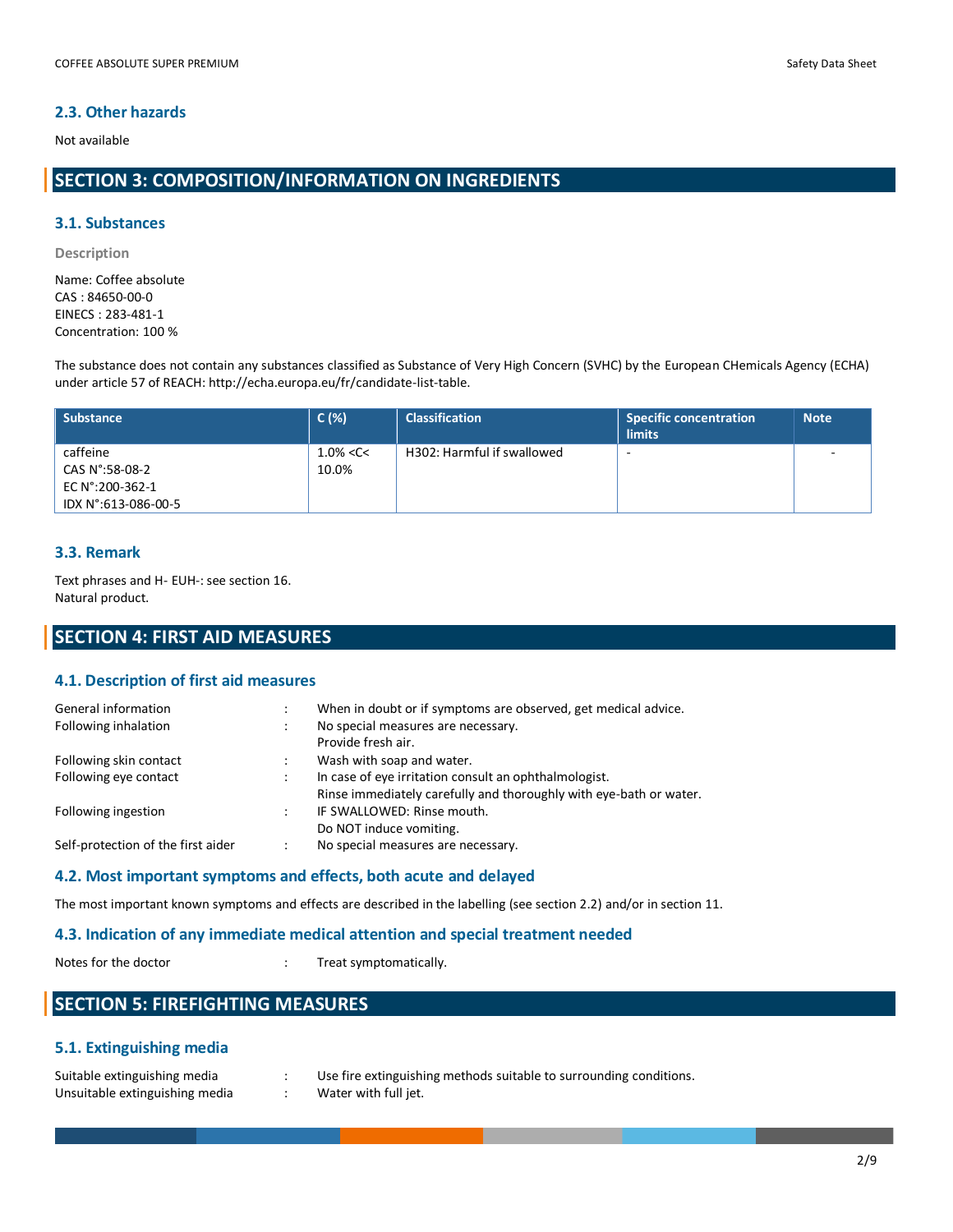#### **5.2. Special hazards arising from the substance or mixture**

Carbon monoxide (CO).

#### **5.3. Advice for firefighters**

**Special protective equipment for firefighters**

No special measures required.

#### **5.4. Additional information**

Not available

# **SECTION 6: ACCIDENTAL RELEASE MEASURES**

#### **6.1. Personal precautions, protective equipment and emergency procedures**

Use personal protection equipment.

#### **6.2. Environmental precautions**

- Ensure that waste is collected and contained.

#### **6.3. Methods and material for containment and cleaning up**

- Treat the recovered material as prescribed in the section on waste disposal.
- Collect in closed and suitable containers for disposal.

#### **6.4. Reference to other sections**

- Safe handling: see section 7.
- Disposal: see section 13.
- Personal protection equipment: see section 8.

#### **6.5. Additional information**

Not available

# **SECTION 7: HANDLING AND STORAGE**

#### **7.1. Precautions for safe handling**

#### **PROTECTIVE MEASURES**

No special measures are necessary.

**Advices on general occupational hygiene**

- Wash hands before breaks and after work.
- Remove contaminated, saturated clothing.

#### **7.2. Conditions for safe storage, including any incompatibilities**

- Keep container tightly closed in a dry, cool, and well-ventilated place.
- Keep container in upright position in order to prevent leakage.

**Advice on joint storage**

- Keep away from food, drink and animal feedingstuffs.

#### **7.3. Specific end uses**

Apart from the uses mentioned in section 1.2 no other specific uses are stipulated.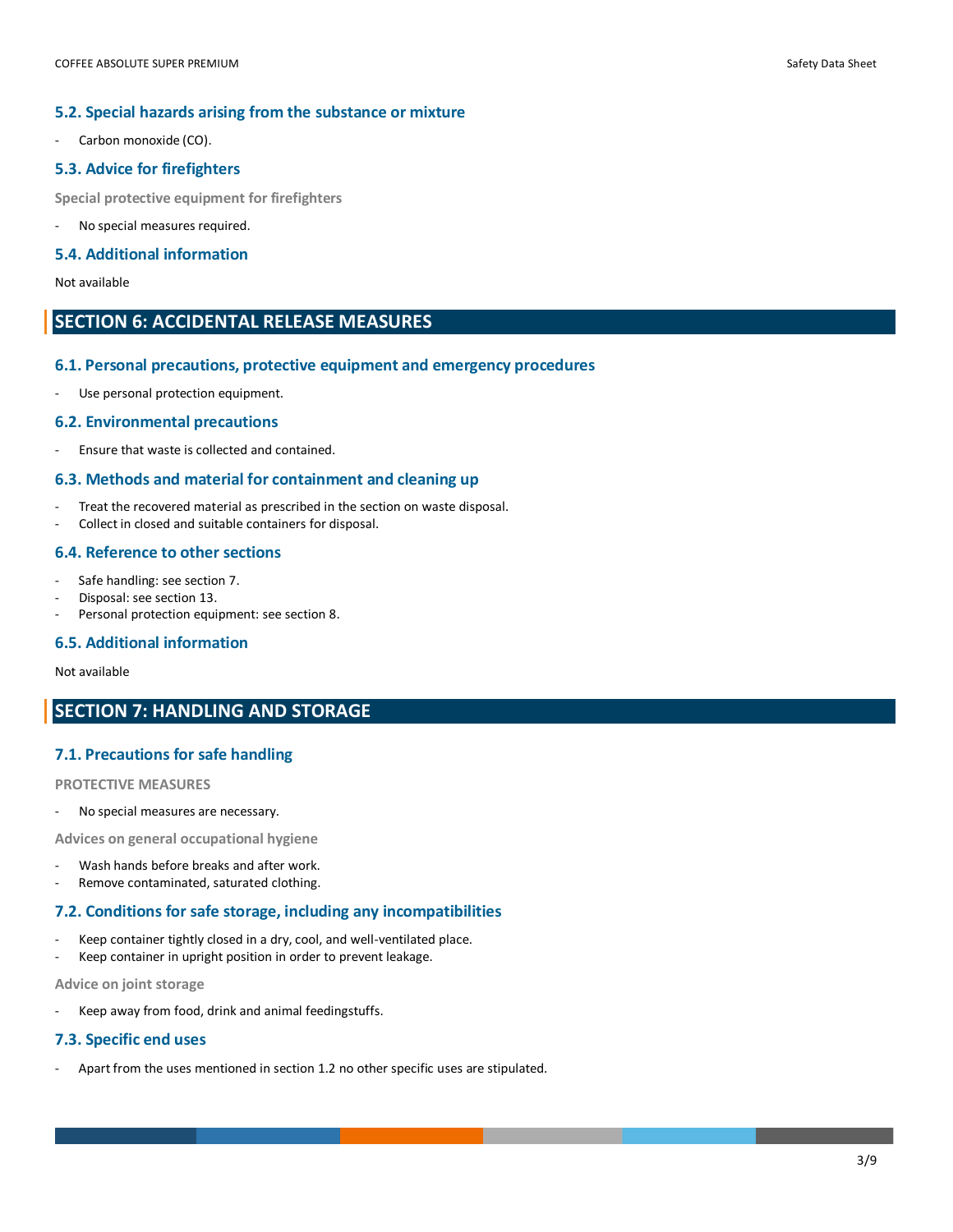# **SECTION 8: EXPOSURE CONTROLS/PERSONAL PROTECTION**

# **8.1. Control parameters**

The product does not contain any relevant quantities of materials with critical values that have to be monitored at the workplace. Not available

### **8.2. Exposure controls**

**Appropriate engineering controls**

#### Not available

**Personal protection equipment**

| Eye/face protection         | Suitable eye protection: Goggles recommended during refilling                                                                                                                                                                                                                                                        |  |
|-----------------------------|----------------------------------------------------------------------------------------------------------------------------------------------------------------------------------------------------------------------------------------------------------------------------------------------------------------------|--|
| Skin protection             | Hand protection:                                                                                                                                                                                                                                                                                                     |  |
|                             | The glove material has to be impermeable and resistant to the product/the substance/the<br>preparation.                                                                                                                                                                                                              |  |
|                             | Due to missing tests no recommendation to the glove material can be given for the<br>product/the preparation/the chemical mixture.                                                                                                                                                                                   |  |
|                             | Selection of the glove material on consideration of the penetration times, rates of diffusion<br>and the degradation                                                                                                                                                                                                 |  |
|                             | The selection of the suitable gloves does not only depend on the material, but also on<br>further marks of quality and varies from manufacturer to manufacturer.                                                                                                                                                     |  |
|                             | As the product is a preparation of several substances, the resistance of the glove material<br>can not be calculated in advance and has therefore to be checked prior to the application.<br>The exact break trough time has to be found out by the manufacturer of the protective<br>gloves and has to be observed. |  |
| Respiratory protection      | Suitable respiratory protection apparatus: Not required.                                                                                                                                                                                                                                                             |  |
| 0.0. Additional information |                                                                                                                                                                                                                                                                                                                      |  |

# **8.3. Additional information**

General protective and hygienic measures: Wash hands before breaks and at the end of work.

# **SECTION 9: PHYSICAL AND CHEMICAL PROPERTIES**

# **9.1. Information on basic physical and chemical properties**

| Physical state:<br>Colour:<br>Odour:<br>Odour threshold:<br>pH:<br>Melting point/freezing point:<br>Initial boiling point and boiling range:<br>Flash point:<br>Evaporation rate:<br>Flammability: | Solid<br>Dark Brown<br>Characteristic<br>Not available<br>Not available<br>Not available<br>Not available<br>$>110^{\circ}$ C<br>Not available |
|----------------------------------------------------------------------------------------------------------------------------------------------------------------------------------------------------|------------------------------------------------------------------------------------------------------------------------------------------------|
| Upper/lower flammability or explosive                                                                                                                                                              | Not Applicable                                                                                                                                 |
| limits:                                                                                                                                                                                            | Not Determined                                                                                                                                 |
| Vapour pressure:                                                                                                                                                                                   | Not Determined                                                                                                                                 |
| Vapour density:                                                                                                                                                                                    | Not available                                                                                                                                  |
| Relative density:                                                                                                                                                                                  | Not available                                                                                                                                  |
| Solubility(ies):                                                                                                                                                                                   | Not Miscible Or Difficult To Mix.                                                                                                              |
| Partition coefficient: n-octanol/water (Log                                                                                                                                                        | Not available                                                                                                                                  |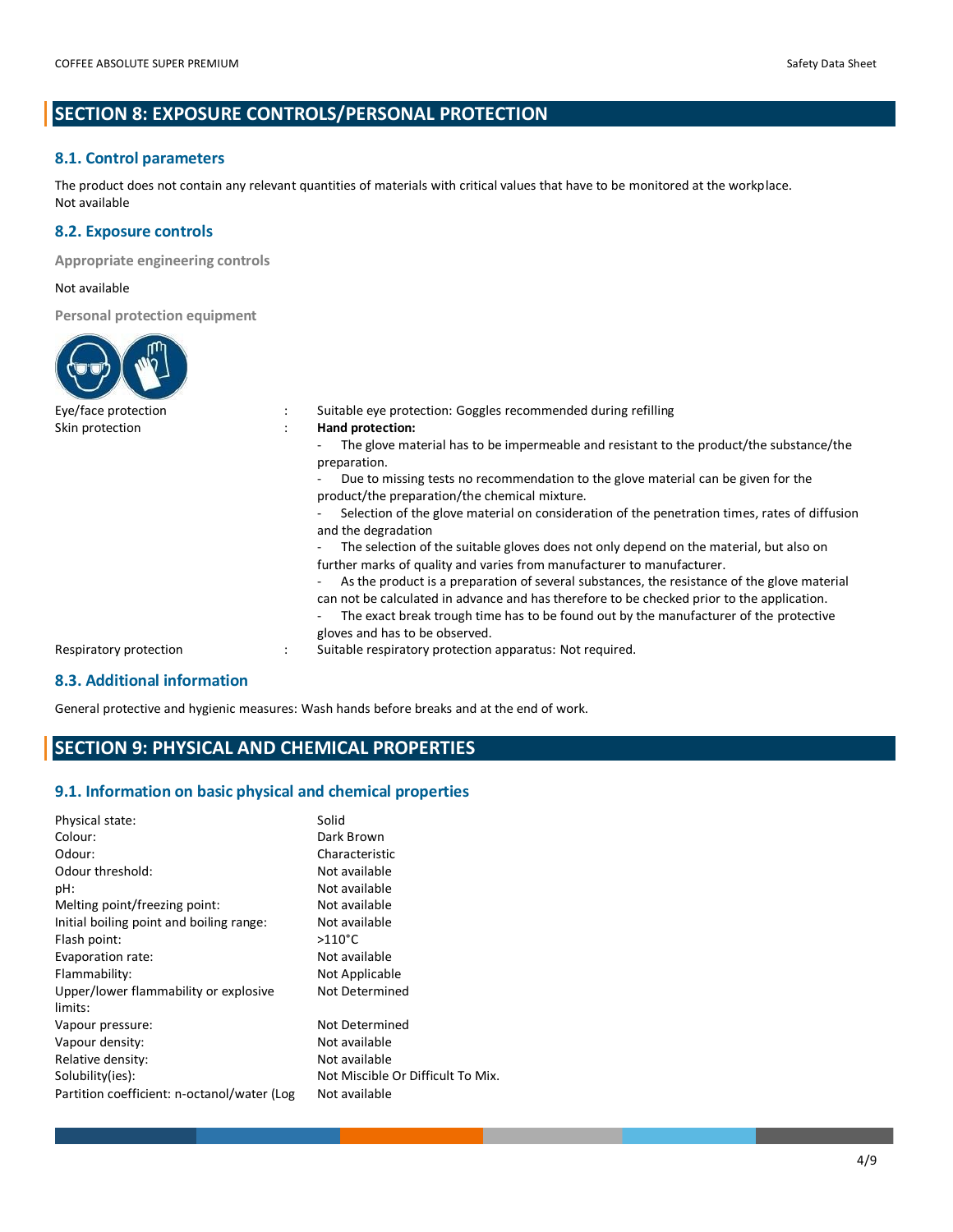KOC): Auto-ignition temperature: Product Is Not Selfigniting. Decomposition temperature: Not Determined Viscosity: Not available<br>
Explosive properties: Not available<br>
Product Does Oxidising properties: Solubility in other Solvents: Not available Log Kow: Not available

Product Does Not Present An Explosion Hazard.<br>Not available

#### **9.2. Other safety information**

Form: Pasty.

# **SECTION 10: STABILITY AND REACTIVITY**

#### **10.1. Reactivity**

Not available

# **10.2. Chemical stability**

Thermal decomposition/conditions to be avoided: No decomposition if used according to specifications.

#### **10.3. Possibility of hazardous reactions**

No dangerous reactions known.

#### **10.4. Conditions to avoid**

Not available

### **10.5. Incompatible materials**

Not available

#### **10.6. Hazardous decomposition products**

No dangerous decomposition products known.

### **10.7. Additional information**

Not available

# **SECTION 11: TOXICOLOGICAL INFORMATION**

| 11.1. Acute oral toxicity                                                                       |
|-------------------------------------------------------------------------------------------------|
| <b>Data for mixture</b><br>The product is not classified.<br><b>Substances</b><br>Not available |
| 11.2. Acute skin toxicity                                                                       |
| Data for mixture<br>The product is not classified.<br><b>Substances</b><br>Not available        |
| 11.3. Acute inhalation toxicity                                                                 |
| <b>Data for mixture</b><br>The product is not classified.<br><b>Substances</b><br>Not available |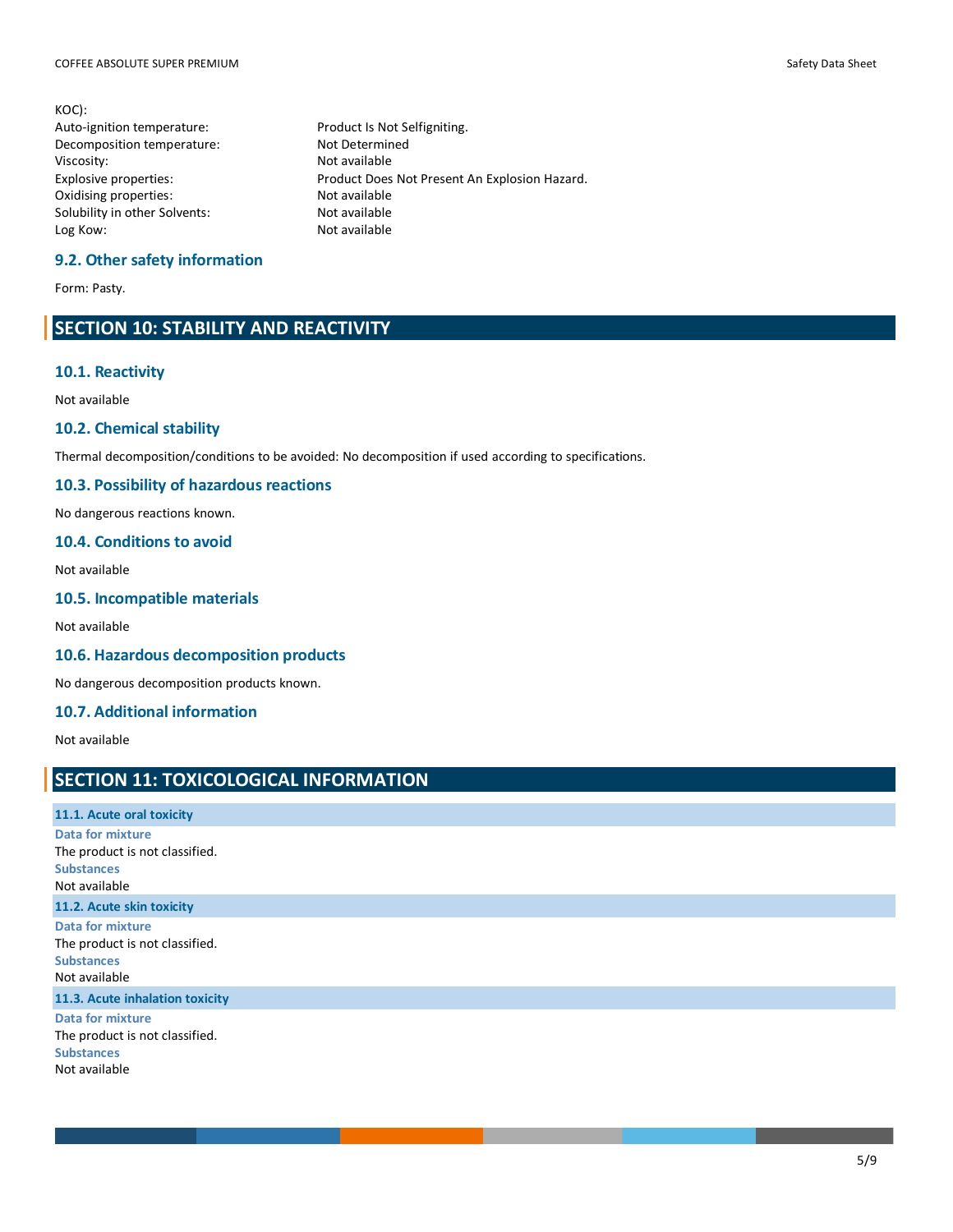| 11.4. Skin corrosion                                      |
|-----------------------------------------------------------|
| <b>Data for mixture</b>                                   |
| The product is not classified.                            |
| <b>Substances</b>                                         |
| Not available                                             |
| 11.5. Eye damage                                          |
| <b>Data for mixture</b><br>The product is not classified. |
| <b>Substances</b>                                         |
| Not available                                             |
| 11.6. Skin sensitisation                                  |
| <b>Data for mixture</b>                                   |
| The product is not classified.                            |
| <b>Substances</b><br>Not available                        |
| <b>11.7. STOT SE</b>                                      |
| <b>Data for mixture</b>                                   |
| The product is not classified.                            |
| <b>Substances</b>                                         |
| Not available                                             |
| <b>11.8. STOT RE</b>                                      |
| <b>Data for mixture</b>                                   |
| The product is not classified.                            |
| <b>Substances</b><br>Not available                        |
|                                                           |
| 11.9. Carcinogenicity<br><b>Data for mixture</b>          |
| The product is not classified.                            |
| <b>Substances</b>                                         |
| Not available                                             |
| 11.10. Reproductive and Developmental Toxicity            |
| <b>Data for mixture</b>                                   |
| The product is not classified.                            |
| <b>Substances</b><br>Not available                        |
| 11.11. Genotoxicity                                       |
| <b>Data for mixture</b>                                   |
| The product is not classified.                            |
| <b>Substances</b>                                         |
| Not available                                             |
| 11.12. Respiratory sensitisation                          |
| <b>Data for mixture</b>                                   |
| The product is not classified.                            |
| <b>Substances</b><br>Not available                        |
| 11.13. Additional information                             |
| Not ovoilable                                             |

Not available

# **SECTION 12: ECOLOGICAL INFORMATION**

# **12.1. Toxicity**

Based on available data, the classification criteria are not met.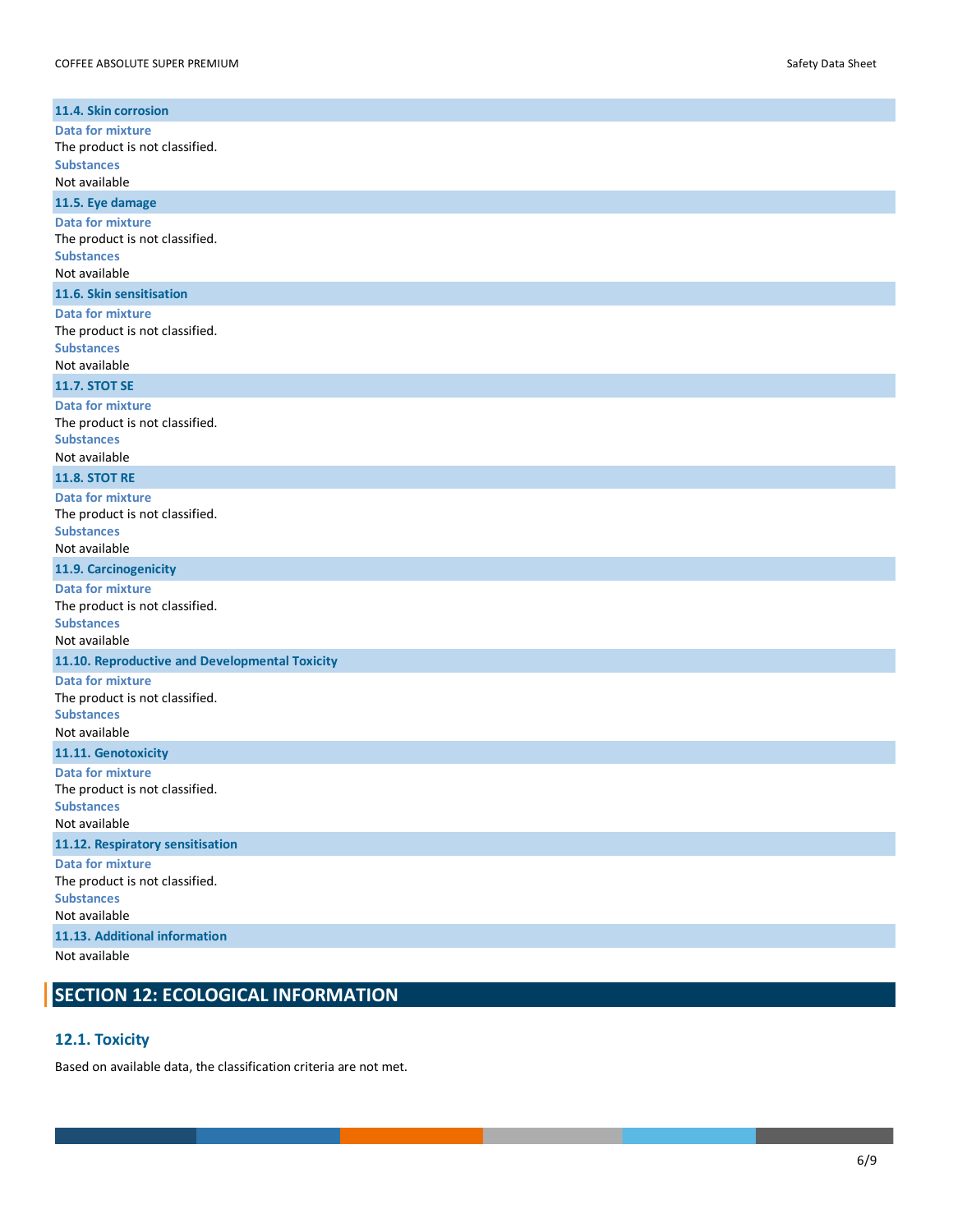#### **12.2. Persistence and degradability**

The product has not been tested.

#### **12.3. Bioaccumulative potential**

The product has not been tested.

#### **12.4. Mobility in soil**

The product has not been tested.

#### **12.5. Results of PBT and vPvB assessment**

No data available.

# **12.6. Other adverse effects**

No data available.

#### **12.7. Additional ecotoxicological information**

Not available

# **SECTION 13: DISPOSAL CONSIDERATIONS**

#### **13.1. Product/Packaging disposal**

**Waste codes/waste designations according to EWC/AVV**

- The allocation of waste identity numbers/waste descriptions must be carried out according to the EEC, specific to the industry and process.

**Waste treatment options**

- Dispose of waste according to applicable legislation.
- Non-contaminated packages must be recycled or disposed of.
- Contaminated packing must be completely emptied and can be reused after proper cleaning.
- Packing which cannot be properly cleaned must be disposed of.
- Dispose of waste according to applicable legislation.

#### **Remark**

For recycling, contact manufacturer.

# **SECTION 14: TRANSPORT INFORMATION**

#### **14.1. UN number**

The product is not hazardous according to the applicable transport regulations.

# **14.2. UN proper shipping name**

Not regulated.

# **14.3. Transport hazard class(es)**

Not regulated.

# **14.4. Packing group**

Not regulated.

# **14.5. Environmental hazards**

Not regulated.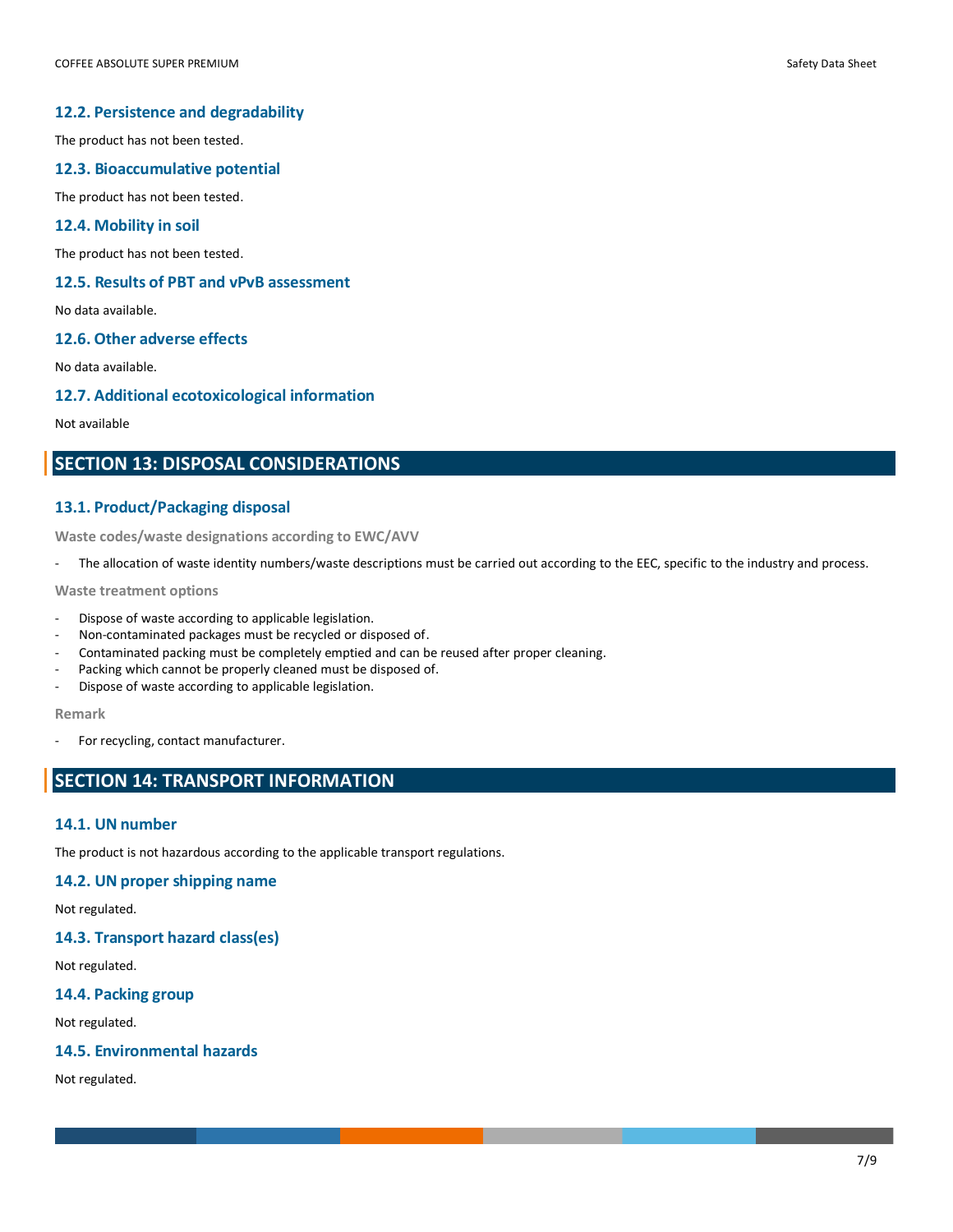#### **14.6. Special precautions for user**

Not regulated.

#### **14.7. Transport in bulk according to Annex II of MARPOL 73/78 and the IBC Code**

Not regulated.

#### **14.8. Additional information**

Not available

# **SECTION 15: REGULATORY INFORMATION**

#### **15.1. Safety, health and environmental regulations/legislation specific for the substance or mixture**

This SDS has been established in accordance with REACH regulation, including its amendments: REACH Regulation (EC) No 1907/2006. This SDS has been established in accordance with CLP regulation, including its amendments: CLP Regulation EC No. 1272/2008.

#### **15.2. Chemical Safety Assessment**

For this substance/mixture a chemical safety assessment is not required. No Chemical Safety Assessment has been carried out for this substance/mixture by the supplier. For this substance/mixture a chemical safety assessment has been elaborated. For this mixture, the relevant data of the Substances' Chemical safety assessment are integrated in the sections of the SDS.

#### **15.3. Additional information**

Not available

# **SECTION 16: OTHER INFORMATION**

| Creation date: | 29/11/2021 |
|----------------|------------|
| Version date:  | 29/11/2021 |
| Printing date: | 03/12/2021 |

#### **16.1. Indication of changes**

Not applicable (first edition of the MSDS).

#### **16.2. Abbreviations and acronyms**

CAS: Chemical Abstract Service Number. IATA: International Air Transport Association. IMDG: International Maritime Dangerous Goods Code. DPD Dangerous Preparation Directive. UN number: United Nations number. No EC: European Commission Number. ADN/ADNR: Regulations concerning the transport of dangerous substances in barges on the waterways. ADR/RID: European Agreement concerning the International Carriage of Dangerous Goods by Road/Regulations concerning the international carriage of dangerous goods by rail. CLP: Classification, labeling and packaging. VPvB: very persistent and very bioaccumulative substances.

#### **16.3. Key literature references and sources for data**

No data available.

#### **16.4. Classification for mixtures and used evaluation method according to regulation (EC) 1272/2008 [CLP]**

Classification of the mixture is in accordance with the evaluation method described in Regulation (EC) No 1272/2008.